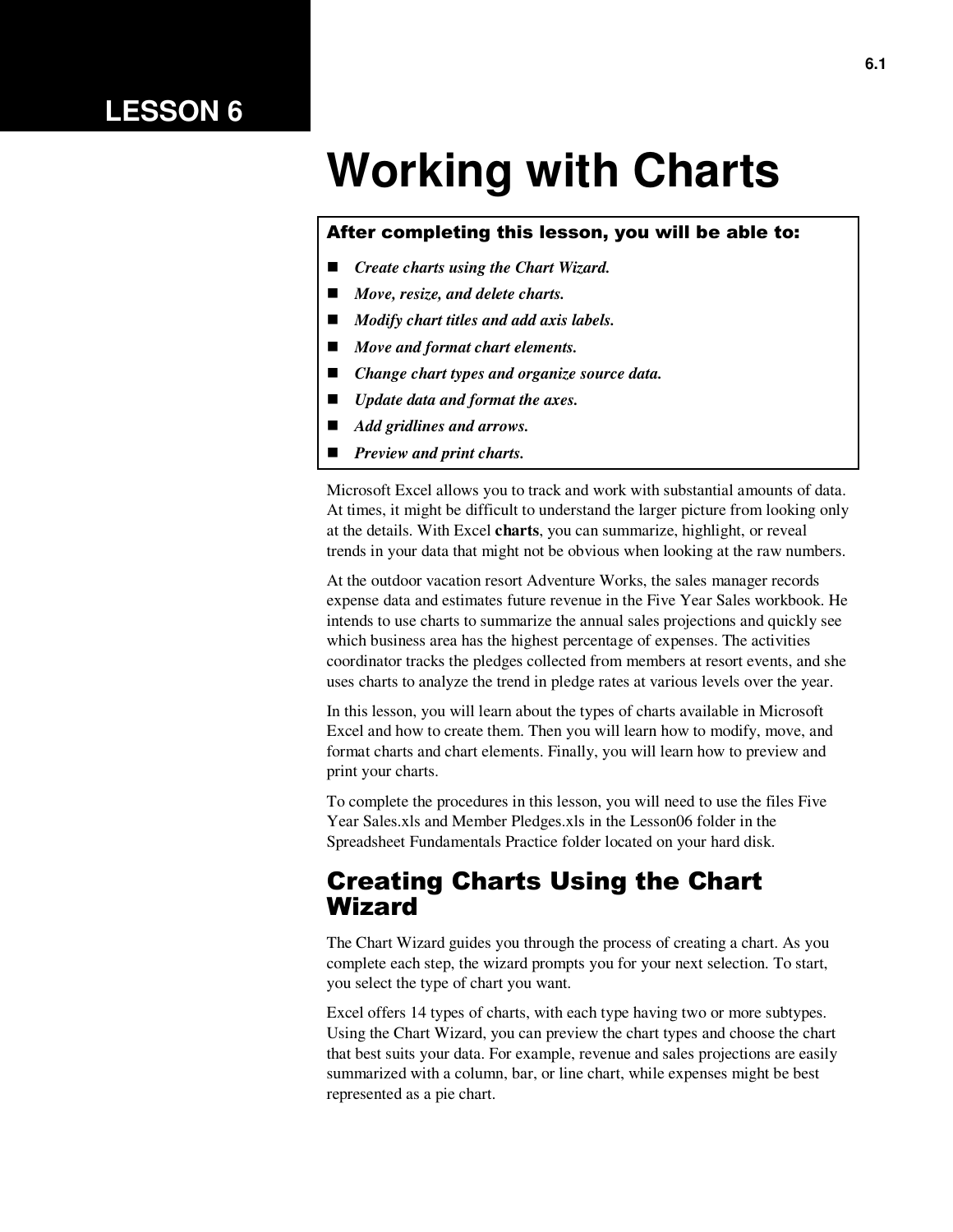| <b>Icon</b> | <b>Chart Name</b> | <b>Function</b>                                                                                                                                                                                                 |
|-------------|-------------------|-----------------------------------------------------------------------------------------------------------------------------------------------------------------------------------------------------------------|
| Ш           | Column            | Compares individual values<br>across time or other categories.<br>Represents values as vertical bars.                                                                                                           |
|             | Bar               | Compares individual values<br>across time or other categories.<br>Represents values as horizontal<br>bars.                                                                                                      |
| ⇙           | Line              | Shows the trend of values across<br>time or other categories.<br>Represents values as points along<br>a line.                                                                                                   |
|             | Pie               | Shows values as parts of a whole.<br>Represents values as sections of a<br>circular pie.                                                                                                                        |
| Иć,         | XY (Scatter)      | Compares the values of two sets<br>of data across time or other<br>categories. Values are represented<br>as data points, which might be<br>connected by lines.                                                  |
|             | Area              | Shows the trend of values across<br>time or other categories.<br>Represents values as shaded<br>areas.                                                                                                          |
|             | Doughnut          | Shows values as parts of a whole.<br>Represents values as sections of a<br>circular band.                                                                                                                       |
|             | Radar             | Shows the trend of values relative<br>to a center point. Represents<br>values as points that radiate from<br>the center. Each category has its<br>own axis. Lines connect all the<br>values in the same series. |
|             | Surface           | Shows the trend of values across<br>two sets of data. Values are<br>represented as a 3-D surface that<br>illustrates the relationship<br>between the sets.                                                      |
|             | <b>Bubble</b>     | Compares three sets of values.                                                                                                                                                                                  |

The following table gives a brief description of each chart type.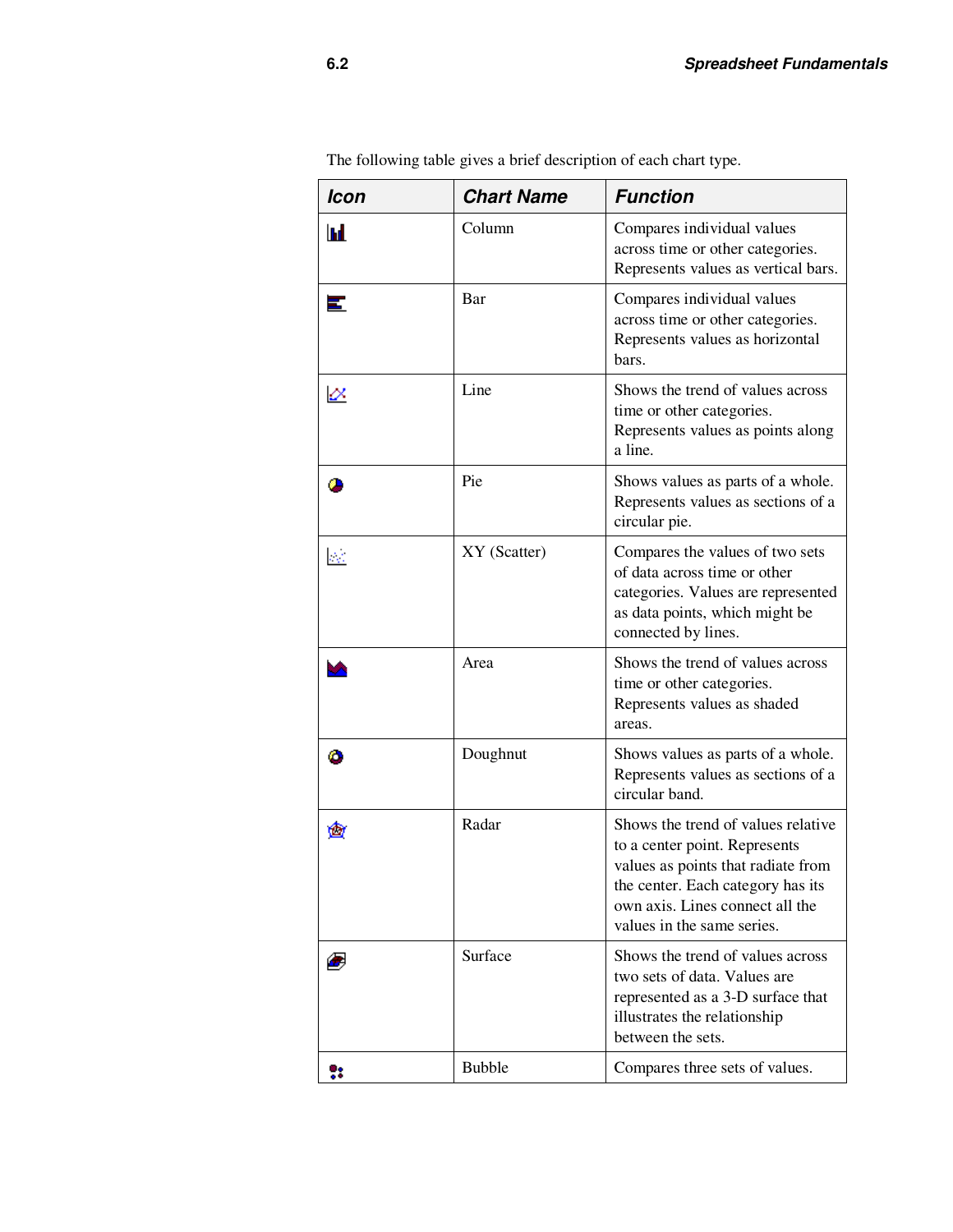| Stock    | Shows the trend of sets of values<br>across time. Often used to<br>illustrate stock price changes with<br>markers for High, Low, Close,<br>and Open values. Represents<br>values as points, lines, or<br>columns. |
|----------|-------------------------------------------------------------------------------------------------------------------------------------------------------------------------------------------------------------------|
| Cylinder | Compares individual values<br>across time or other categories.<br>Represents values as vertical or<br>horizontal cylinders.                                                                                       |
| Cone     | Compares individual values<br>across time or other categories.<br>Represents values as vertical or<br>horizontal cones.                                                                                           |
| Pyramid  | Compares individual values<br>across time or other categories.<br>Represents values as pyramidal<br>shapes.                                                                                                       |

In preparation for a budget meeting, the sales manager for Adventure Works wants to create a chart to show the projected trend in each of four revenue categories over the next five years. A line chart clearly shows that the largest increase is expected in lodging sales.

In this exercise, you open a workbook and create a chart using the Chart Wizard.

- **1** Open the Five Year Sales workbook from the Lesson06 folder in the Spreadsheet Fundamentals Practice folder.
- **2** Select cells A2:F6 in the Sales Projections worksheet.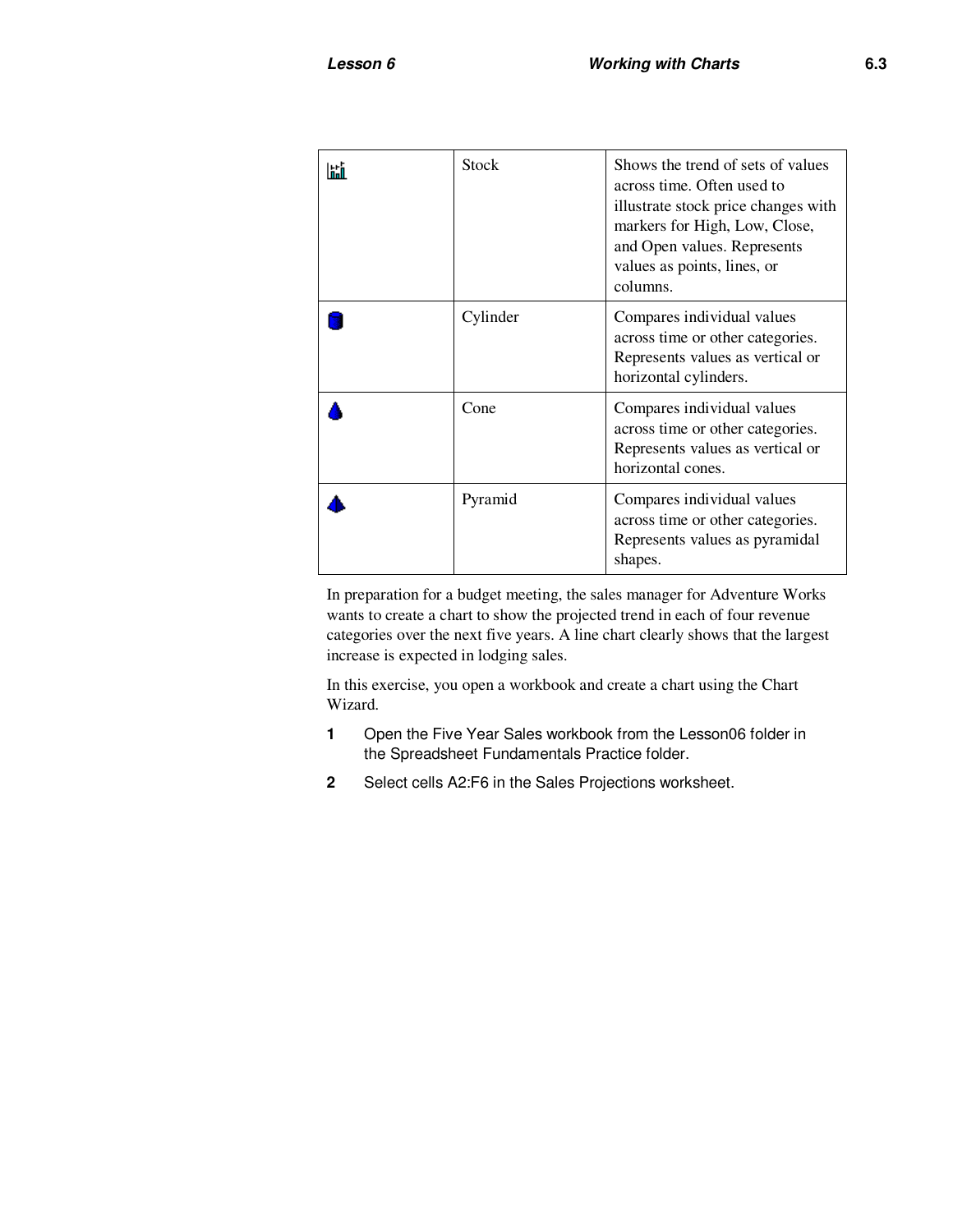**3** On the Standard toolbar, click the Chart Wizard button. The Step 1 of 4 – Chart Type dialog box appears.



- **4** On the Chart type list, click Column, if necessary.
- **5** In the Chart sub-type box, click the Stacked Column sub-type in the center of the top row, and click Next. The Step 2 of 4 – Chart Source Data dialog box appears with a preview of your chart.

In the Step 1 of 4 – Chart Type dialog box, you can click the Press and Hold to View Sample button to see a preview of your chart.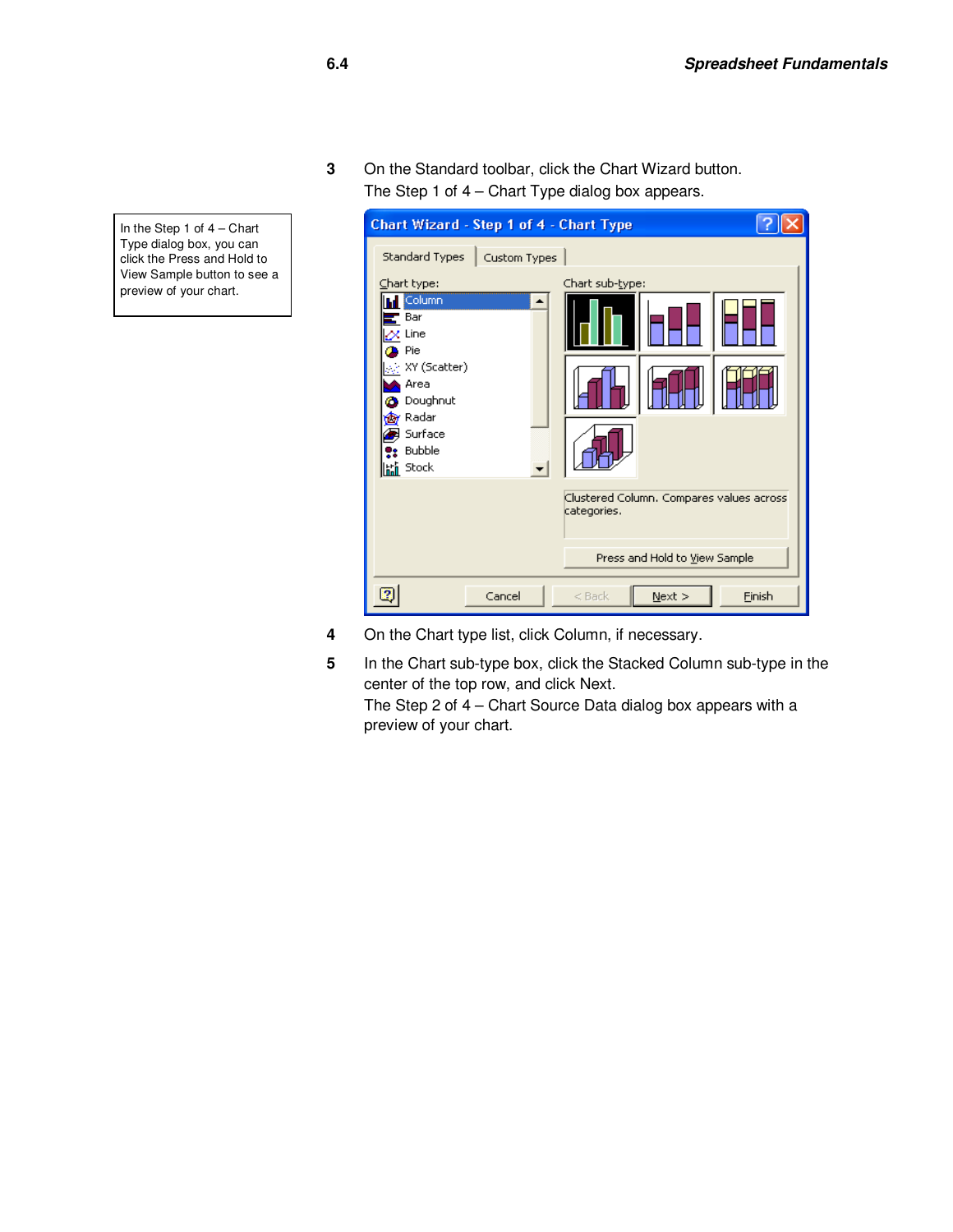| Chart Wizard - Step 2 of 4 - Chart Source Data                                     |                                |                                    |           |                                                                                   |
|------------------------------------------------------------------------------------|--------------------------------|------------------------------------|-----------|-----------------------------------------------------------------------------------|
| Data Range<br>\$2,500<br>\$2,000<br>\$1,500<br>\$1,000<br>\$500<br>10 <sub>1</sub> | Series<br>2002<br>2003         | 2004<br>2005                       | 2006      | <b>O</b> Restaurants<br><b>D</b> Activities<br>■ Spa Services<br><b>O</b> Lodging |
| Data range:<br>Series in:                                                          | <sup>6</sup> Rows<br>C Columns | ='Sales Projections'!\$A\$2:\$F\$6 |           | ×                                                                                 |
|                                                                                    | Cancel                         | $<$ Back                           | $N$ ext > | Finish                                                                            |

**6** On the Data Range tab, verify that the Rows option is selected, and click Next.

The Step 3 of 4 – Chart Options dialog box appears.

| Chart Wizard - Step 3 of 4 - Chart Options                                                                                                                                                                                                                                                                                                                                   |  |
|------------------------------------------------------------------------------------------------------------------------------------------------------------------------------------------------------------------------------------------------------------------------------------------------------------------------------------------------------------------------------|--|
| <br>Titles<br>Data Table<br>Gridlines<br>Data Labels<br>Legend<br>Axes<br>Chart title:<br>\$2,500<br>Category (X) axis:<br>\$2,000<br><b>O</b> Restaurants<br>\$1,500<br>Value (Y) axis:<br><b>D</b> Activities<br>Spa Services<br>\$1,000<br><b>O</b> Lodging<br>Second category (X) axis:<br>\$500<br>Second value (Y) axis:<br>10<br>2002<br>2003<br>2004<br>2005<br>2006 |  |
| 7<br>Cancel<br>$<$ Back<br>Finish<br>Next                                                                                                                                                                                                                                                                                                                                    |  |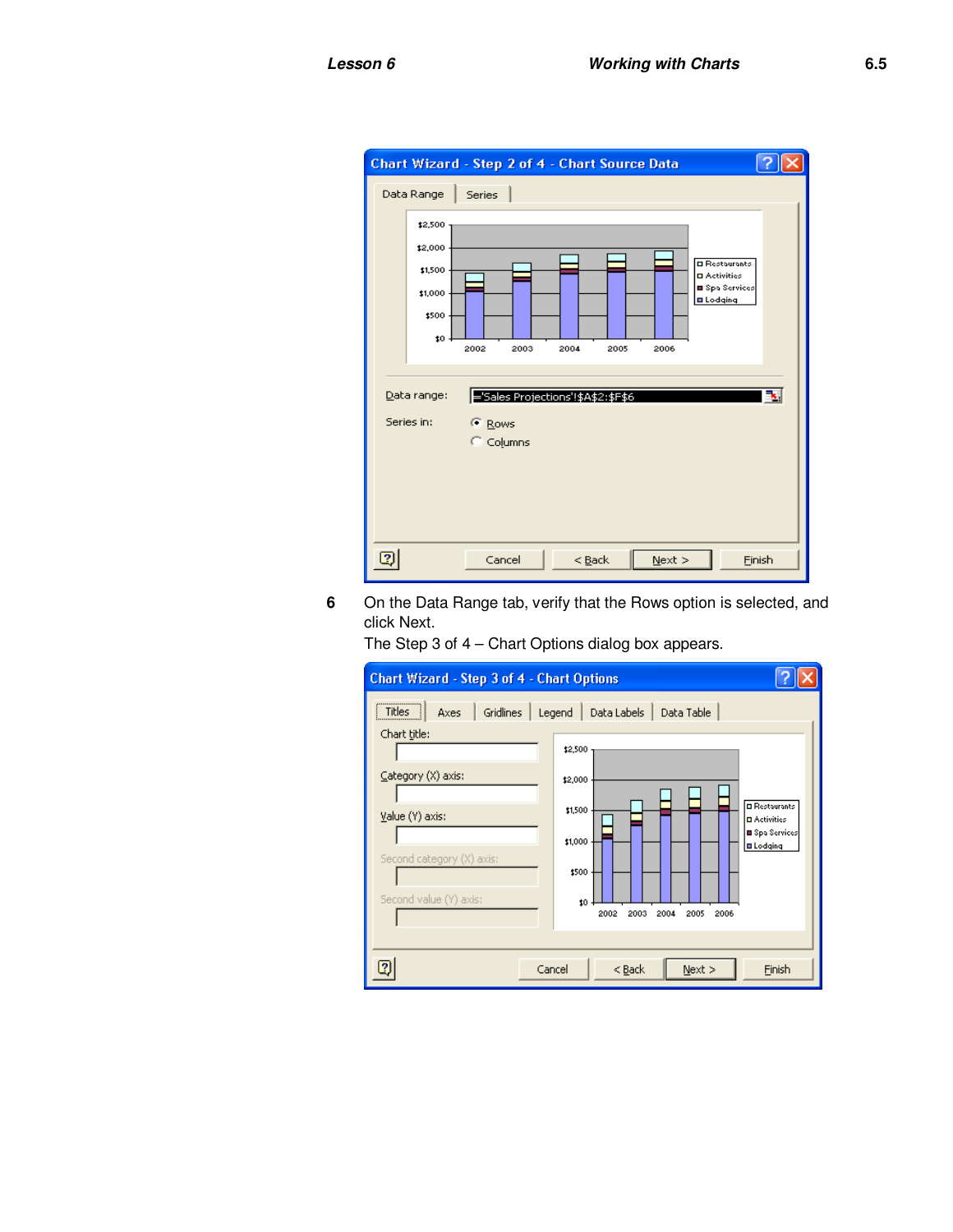**7** In the Chart title box, type **Yearly Sales**, and click Next. The Step 4 of 4 – Chart Location dialog box appears.

| Chart Wizard - Step 4 of 4 - Chart Location |                 |                          |        |  |  |
|---------------------------------------------|-----------------|--------------------------|--------|--|--|
| Place chart:                                |                 |                          |        |  |  |
|                                             | C As new sheet: | Chart1                   |        |  |  |
|                                             | C As object in: | <b>Sales Projections</b> |        |  |  |
|                                             | Cancel          | Next ><br>$<$ Back       | Finish |  |  |

## important

Charts are either embedded as objects in an existing worksheet or placed in a separate sheet. **Embedded charts** appear on a worksheet with other data. A **chart sheet** appears on a separate sheet tab in the workbook.

**8** Click the As object in option, if necessary, and click the Finish button.

The chart appears in the worksheet.



Keep this file open for the next exercise.

## Moving, Resizing, and Deleting Charts

Once a chart is created, you can position it where you want in the worksheet, change its size, or delete it altogether. It is often useful to place the chart just before or immediately after the data it summarizes. For readability, detailed or complex charts might need to be larger, while simple charts can be smaller.

To move, resize, or delete a chart, you must select the chart. You select a chart by clicking in the Chart Area, which is the background or blank area of a chart.

To quickly create a chart with the default chart options, select a range of cells, and then press F11. The chart will be created in a new worksheet.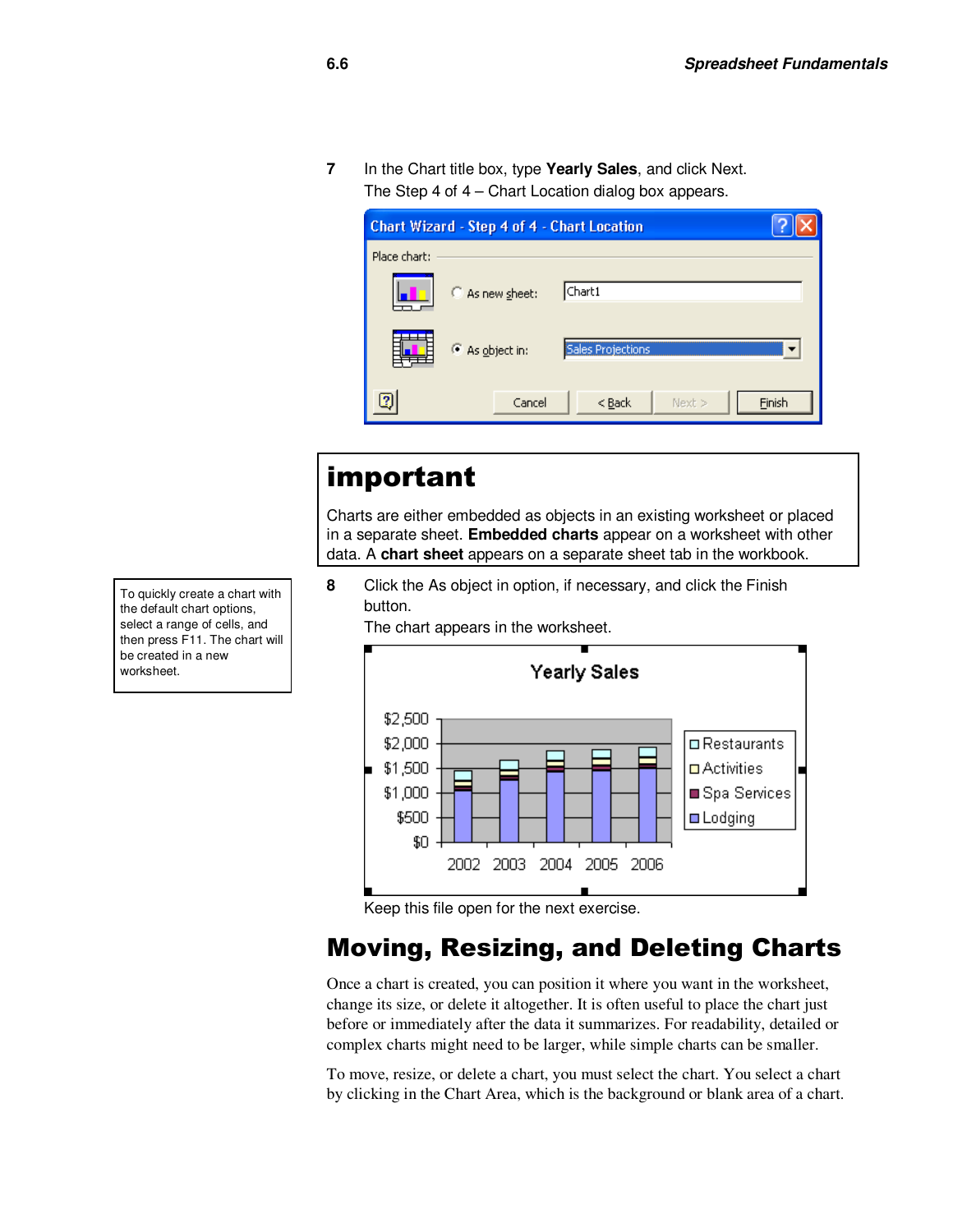Clicking in other areas of the chart might select an element or elements of the chart. You will work with chart elements later in this lesson.

In this exercise, you move, resize, delete, and restore a chart.

- **1** Click a blank area of the chart to select the chart if necessary.
- **2** Drag the chart to a position below the data and along the left edge of the worksheet.



- side of column F to make the chart wider.
- **4** Drag the bottom sizing handle to the bottom of row 27 to make the chart longer.



- **5** Click the Chart Area, and press the Delete key. The chart disappears from the worksheet.
- **6** On the Standard toolbar, click the Undo button. The chart reappears on the worksheet.
- **7** Save the workbook with the current name. Keep this file open for the next exercise.

When selecting or dragging a chart, be sure to click the Chart Area and not the legend, labels, or Plot Area itself. To find the Chart Area, point to different parts of the chart to display the ScreenTips.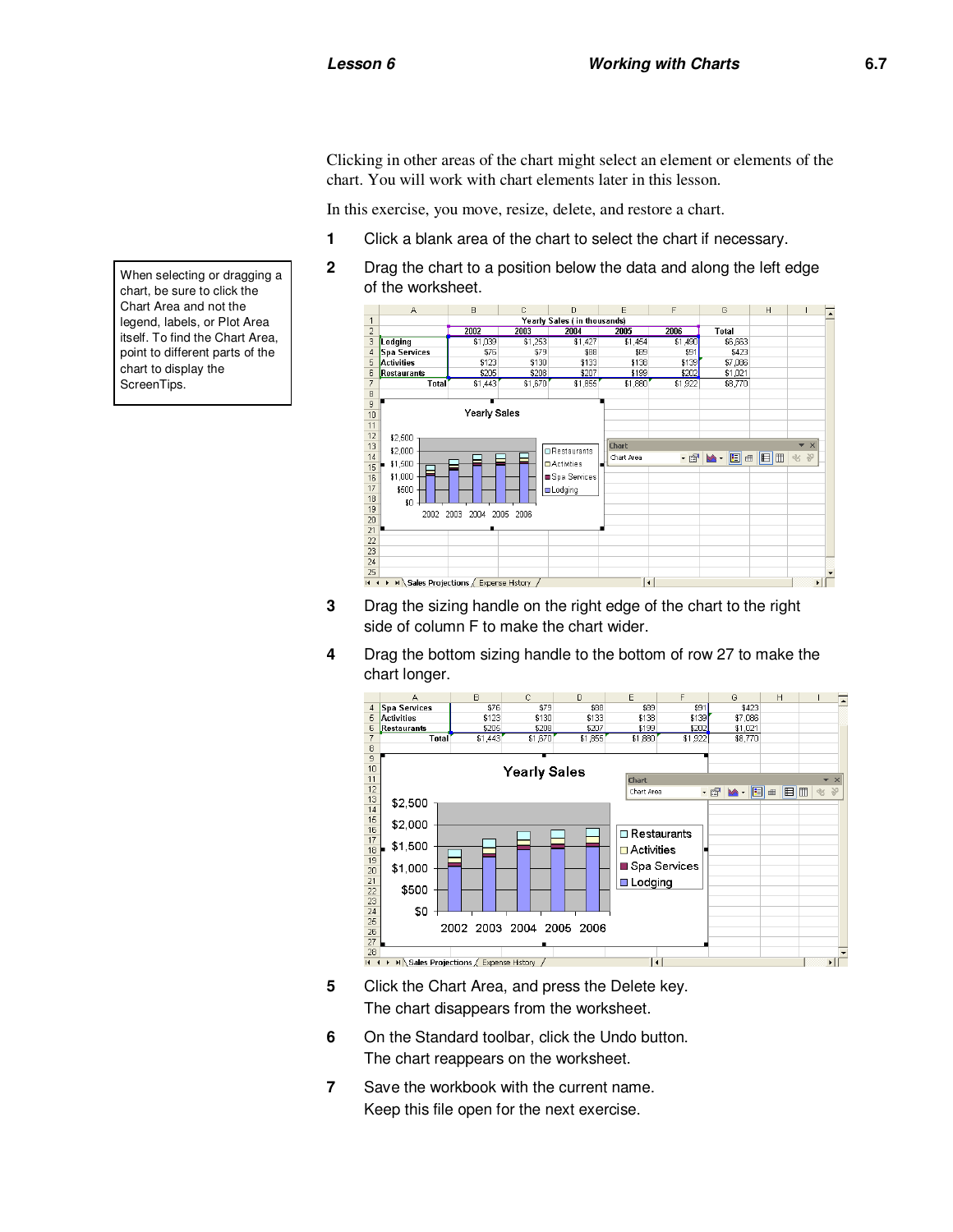#### Modifying Chart Titles and Adding Axis Labels

Charts are useful for displaying statistical data in an eye-catching manner. A meaningful title and labels can clarify the meaning of a chart and enhance its impact. When you create a chart using the ChartWizard, category labels and a **legend** are added to the chart if the selected range of cells includes the necessary information. You can also add a title and **axis labels** during the wizard operation, or you can add them later by changing the chart options.

For example, the sales manager at Adventure Works can add a label to the value axis to make it clear that revenue figures are reported in thousands of dollars. He can also rephrase the chart title.

In this exercise, you change the title of the chart and add axis labels.

- **1** Right-click a blank area of the chart, and click Chart Options. The Chart Options dialog box appears with the Titles tab displayed.
- **2** In the Chart title box, select Yearly Sales, and type Five-Year **Revenue Projection**.

The new title appears in the chart preview.

**3** In the Category (X) axis box, type **Fiscal Year**. The axis title appears in the chart preview.

| <b>Chart Options</b>                  |      |           |                                          |                                  |                                            |
|---------------------------------------|------|-----------|------------------------------------------|----------------------------------|--------------------------------------------|
| <b>Titles</b>                         | Axes | Gridlines | Legend                                   | Data Labels                      | Data Table                                 |
| Chart title:<br>ar Revenue Projection |      |           |                                          |                                  | <b>Five-Year Revenue</b>                   |
| Category (X) axis:<br>Fiscal Year     |      |           |                                          |                                  | Projection                                 |
| Value(Y) axis:                        |      |           | \$2,500<br>\$2,000<br>\$1,500<br>\$1,000 |                                  | $\square$ Restaurants                      |
| Second category (X) axis:             |      |           |                                          | \$500<br>\$0                     | $\Box$ Activities<br><b>■ Spa Services</b> |
| Second value (Y) axis:                |      |           |                                          | <sup>య</sup> ి స్కూర్కు స్కూర్కు | <b>□</b> Lodging<br><b>Fiscal Year</b>     |
|                                       |      |           |                                          |                                  |                                            |
|                                       |      |           |                                          |                                  | Cancel<br>ОK                               |

If the Titles tab is not displayed, click it.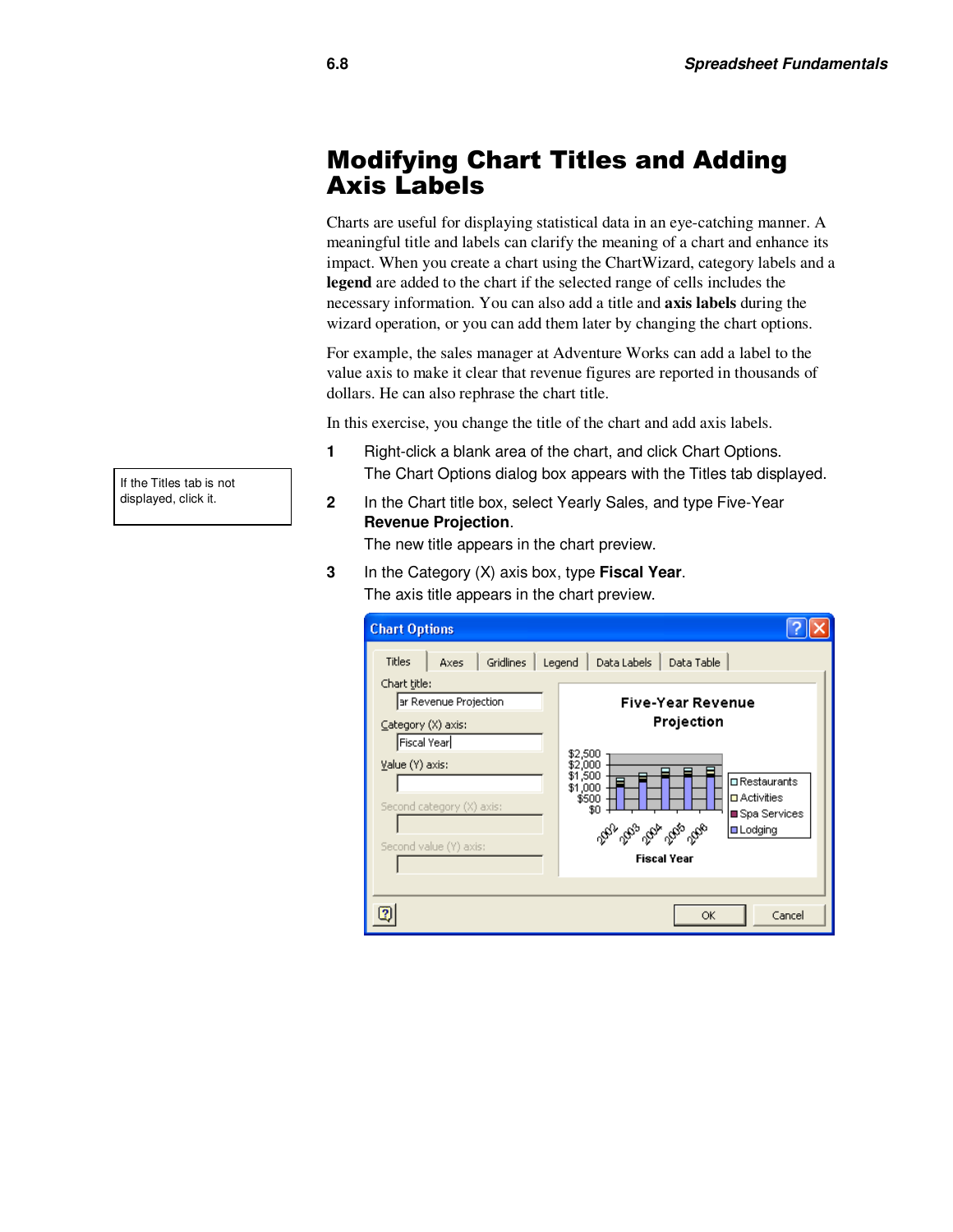**4** In the Value (Y) axis box, type **Revenue (in thousands)**, and click OK.

The chart appears with the new title and axis labels.



- **5** Right-click the chart title, and click Format Chart Title. The Format Chart Title dialog box appears.
- **6** Click the Font tab, if necessary, and on the Size list, click 12. Click OK.

The chart title appears smaller.

## tip

You can also edit the chart title and axis labels like other text. Simply click the title or label to place your insertion point and begin typing. You can also format the chart title or axis labels by selecting the text and using the Formatting toolbar.

**7** Save the workbook with the current name. Keep this file open for the next exercise.

#### Moving and Formatting Chart Elements

There are many ways to customize the appearance of your charts. To make the best use of the Chart Area, you can reposition the title or legend. To emphasize certain values, you can add labels to each data point on a line chart. To draw attention to a crucial piece of a pie chart, you can move that piece away from the rest of the chart. Other types of charts offer different formatting options.

The sales manager at Adventure Works has created a chart to represent data he needs for the budget meeting. Using a pie chart, he is able to show the percentage of costs spent in each business area for the past five years. To set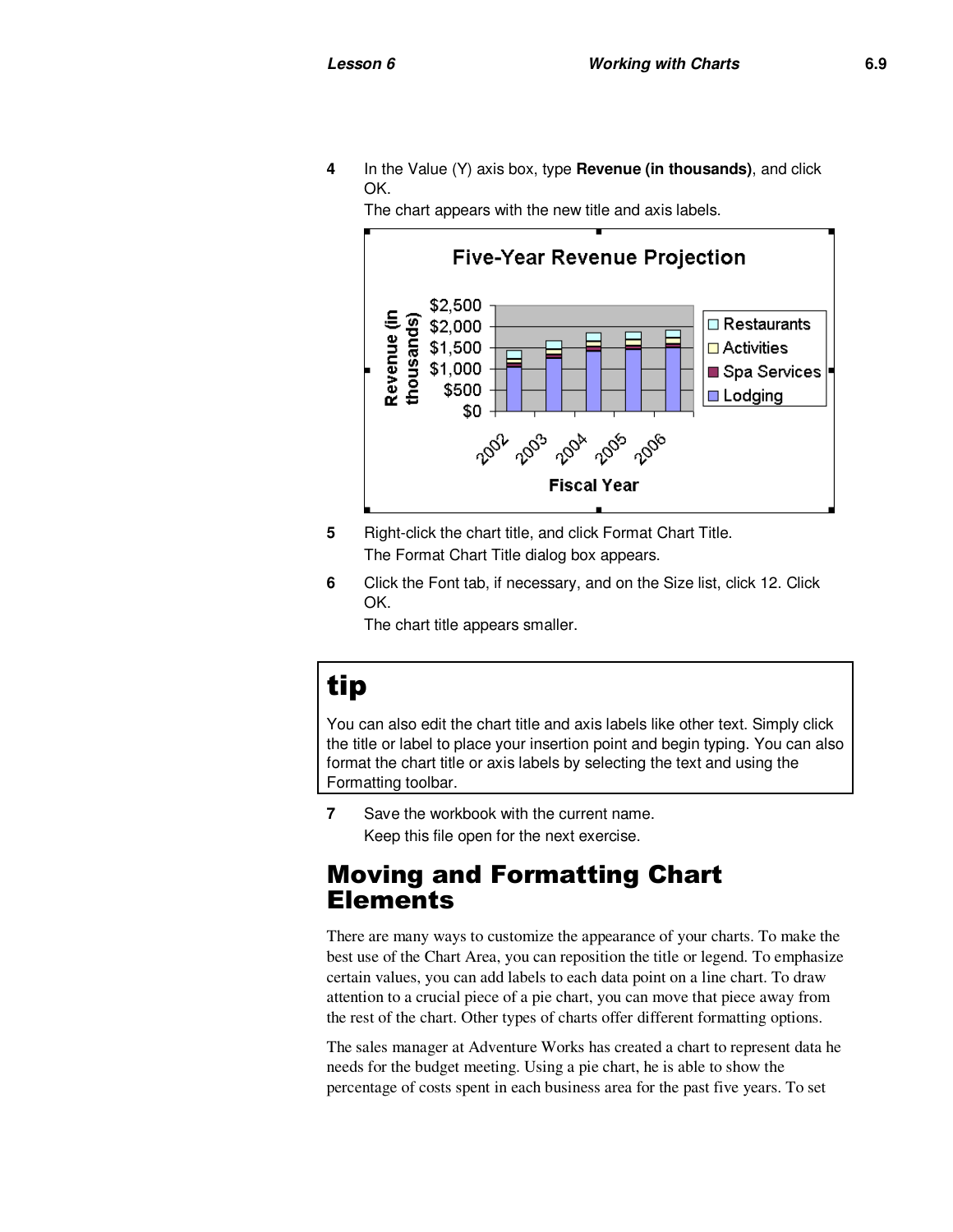the legend apart from the rest of the chart, he adds a border to it. He repositions other chart elements to highlight the least costly business area.

In this exercise, you reposition and format the legend, and you draw out pieces of the pie chart.

**1** Click the Expense History sheet tab. The sheet contains a pie chart.



- **2** Drag the chart legend to the lower-left corner of the Chart Area.
- **3** Right-click the chart legend, and click Format Legend. The Format Legend dialog box appears.
- **4** Click the Patterns tab, select the Shadow check box, and then click OK.



The legend appears with a shadowed border.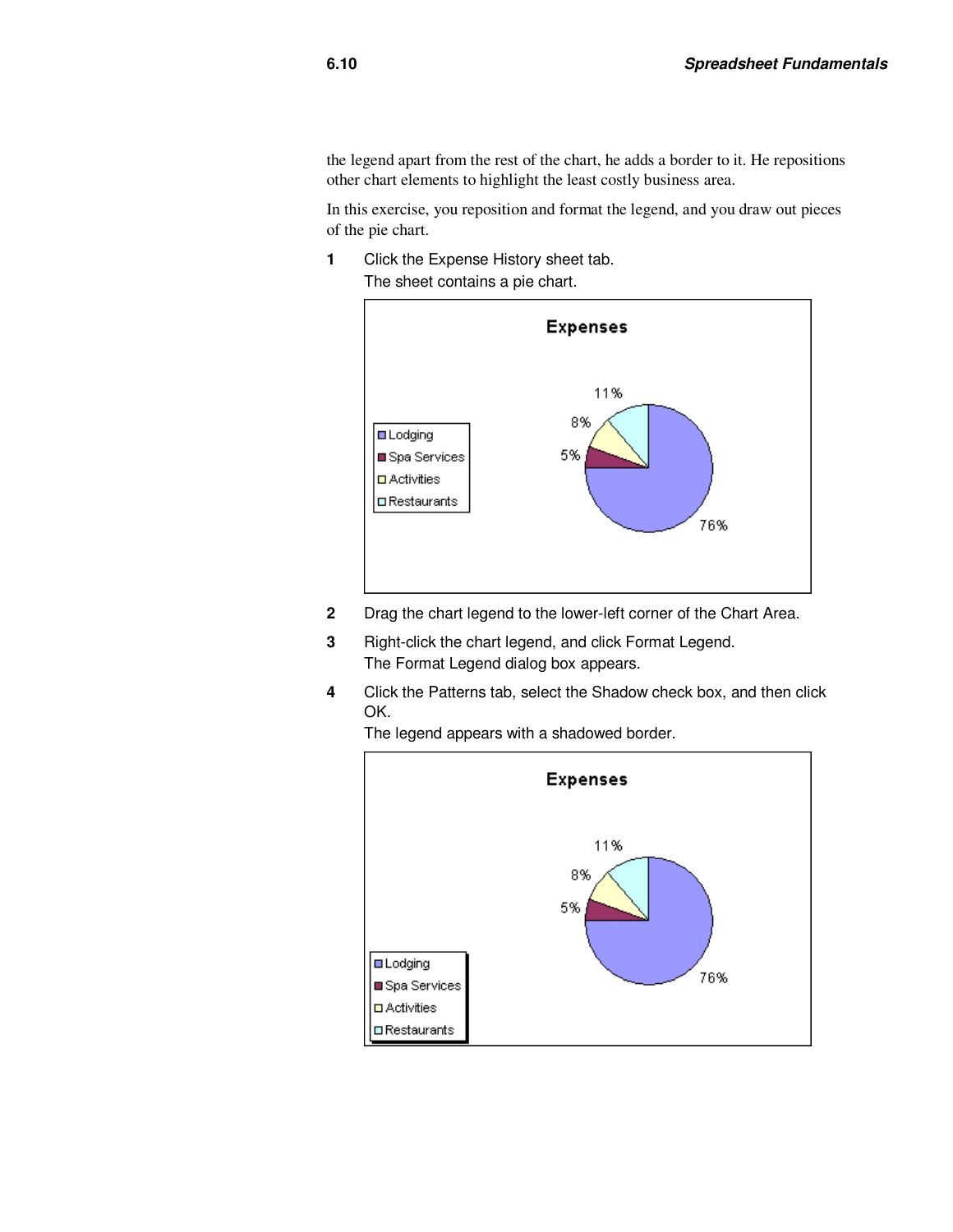## tip

On the Placement tab of the Format Legends dialog box, you can choose from a list of predetermined locations for the legend. You can place the legend at the top, bottom, right, left, or in the corner of the chart.

- **5** Click the pie area, and click the smallest piece of the pie. Sizing handles appear around the piece.
- **6** Drag the piece a short distance away from the pie. The piece appears separated from the rest of the pie.



**7** Save and close the workbook.

#### Changing the Chart Type and Organizing the Source Data

Excel offers a wide variety of chart types. Because each type emphasizes a particular aspect of the source data, several types might be useful for representing the same set of data. For budget discussions, a pie chart shows the proportion of expenses allocated to each category. For income projections, a column chart shows the trend of expenses over the past five years. You select a chart type when using the ChartWizard. After the chart is created, you can choose a different chart type.

When you create a chart, the ChartWizard interprets the **source data** as being organized in rows or columns. The organization of data in a chart depends on the range selected when creating the chart. If you select a range of cells with the same number of rows and columns, or more columns than rows, the data is plotted by rows. If you select a range that contains more rows than columns, the data is plotted by columns. For different chart types, it might be necessary to change the way the organization of the data is interpreted. In other words, you may need to indicate whether the data is organized in rows or columns. Also,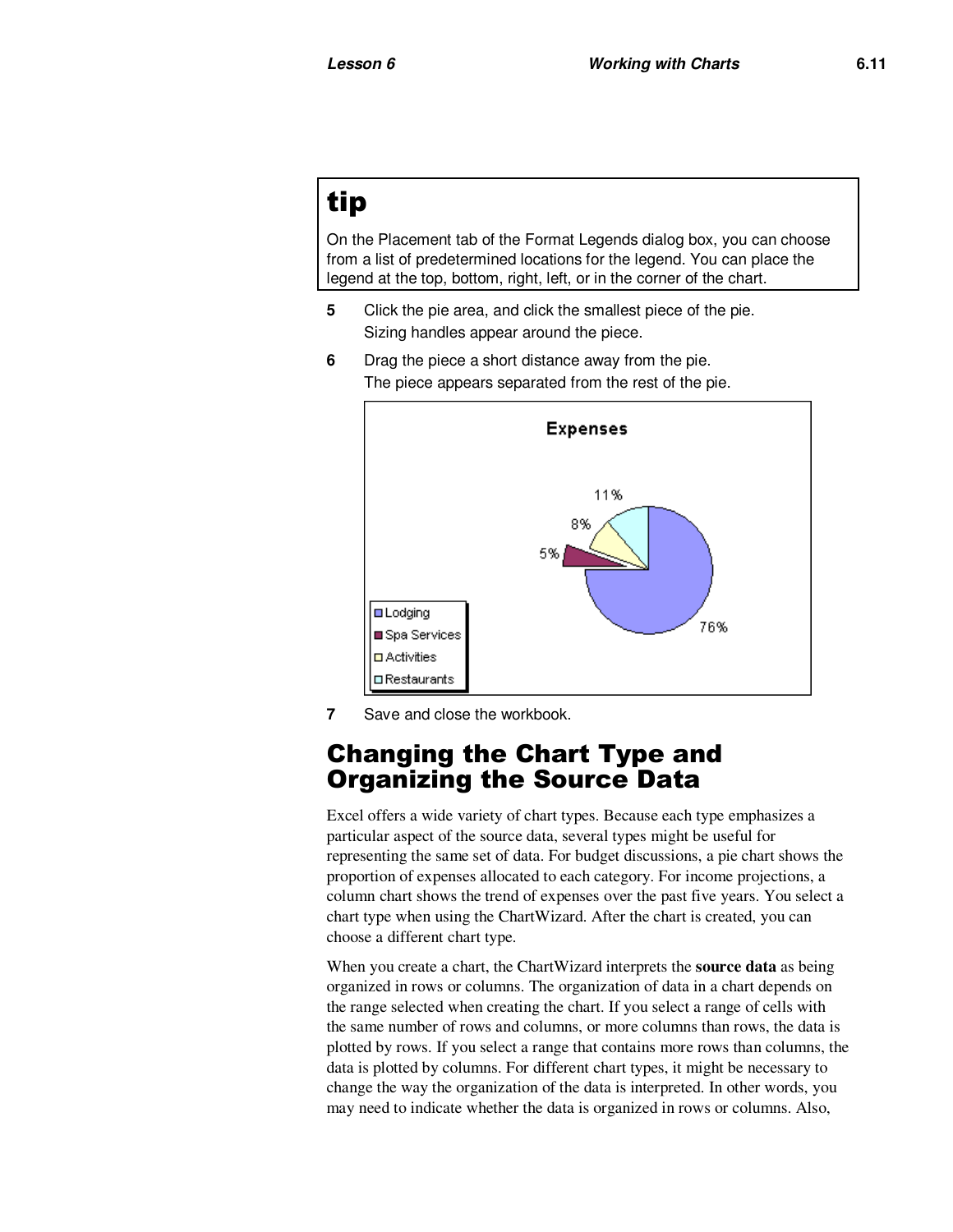when changing the chart type, you might want to exclude certain data (like a column of totals), or you might want to include additional data.

By changing a column chart to a stacked area chart, the activities coordinator at Adventure Works can show the trend of member pledges collected at her events over the past year. Also, she has just recorded the final contributions for December, so she can include those figures in her chart.

In this exercise, you change the chart type and organize the source data.

**1** Open the Member Pledges workbook from the Lesson06 folder in the Spreadsheet Fundamentals Practice folder, and click the Chart sheet tab.



The sheet contains a column chart showing pledges collected in each category.

- **2** Right-click the Chart Area, and click Chart Type. The Chart Type dialog box appears.
- **3** On the Chart Type list, click Area.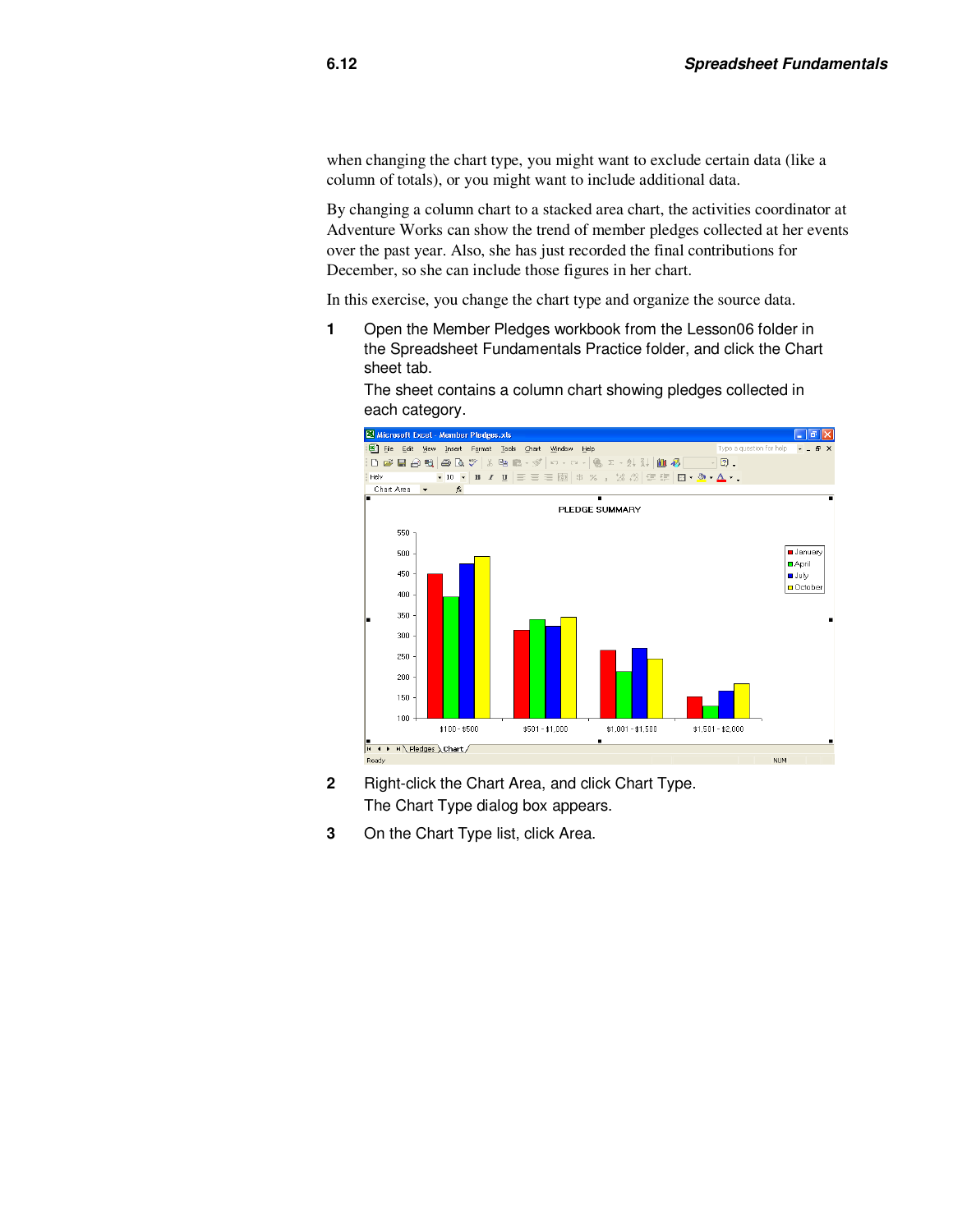| <b>Chart Type</b><br>Standard Types<br>Custom Types                                                                                  |                                                                                                   |
|--------------------------------------------------------------------------------------------------------------------------------------|---------------------------------------------------------------------------------------------------|
| Chart type:<br>Column<br>Bar<br>x Line<br>Pie<br>; XY (Scatter).<br>Area<br>Doughnut<br>Radar<br>Surface<br>Bubble<br><b>臨</b> Stock | Chart sub-type:                                                                                   |
| Options<br>Apply to selection<br>Default formatting                                                                                  | Stacked Area. Displays the trend of the<br>contribution of each value over time or<br>categories. |
|                                                                                                                                      | Press and Hold to View Sample                                                                     |
| 2<br>Set as default chart                                                                                                            | OK<br>Cancel                                                                                      |

**4** Click the Stacked Area chart sub-type in the center of the first row.

- **5** Click OK in the Chart Type dialog box. A stacked area chart appears.
- **6** Right-click the Chart Area, and click Source Data. The Source Data dialog box appears and the worksheet from where the data was taken opens with a flashing marquee around the range of the source data.

|                     | Microsoft Excel - Member Pledges.xls          |                       |                  | $\sigma$ $\times$                                                       |  |  |  |
|---------------------|-----------------------------------------------|-----------------------|------------------|-------------------------------------------------------------------------|--|--|--|
| 国]                  | File<br>Edit<br>View<br>Insert<br>Format      | <b>Tools</b><br>Chart | Window<br>Help   | Type a question for help<br>$\theta$<br>$\mathsf{x}$                    |  |  |  |
|                     | ■ → 第<br>$\mathbf{r} \sqcup \mathbf{r}$<br>图画 |                       |                  |                                                                         |  |  |  |
|                     | B                                             |                       |                  |                                                                         |  |  |  |
|                     | A5<br>$\overline{\phantom{a}}$                |                       |                  | f =SERIES(Pledges!\$E\$5,Pledges!\$A\$6:\$A\$9,Pledges!\$E\$6:\$E\$9,4) |  |  |  |
|                     | A                                             | B                     | C                | $\overline{\phantom{1}}$                                                |  |  |  |
| $\mathbf{1}$        |                                               |                       |                  | $\overline{?}$<br><b>PLEDGE Source Data</b>                             |  |  |  |
| $\overline{c}$      |                                               |                       | <b>2004 Fund</b> |                                                                         |  |  |  |
| 3                   |                                               |                       |                  | Data Range<br><b>Series</b>                                             |  |  |  |
| $\overline{4}$<br>5 | AMOUNT OF PLEDGE                              |                       | Month            | <b>PLEDGE SUMMARY</b>                                                   |  |  |  |
| ĥ                   | $$100 - $500$                                 | January<br>450        | April<br>3!      | <b>D</b> October                                                        |  |  |  |
| $\overline{z}$      | $$501 - $1,000$                               | 314                   | 3                | <b>B</b> July                                                           |  |  |  |
| 8                   | $$1,001 - $1,500$                             | 265                   | $\overline{c}$   | <b>D</b> April<br><b>B</b> January                                      |  |  |  |
| $\overline{9}$      | $$1,501 - $2,000$                             | 153                   |                  |                                                                         |  |  |  |
| 10                  |                                               |                       |                  | 100727-00945                                                            |  |  |  |
| 11                  |                                               |                       |                  |                                                                         |  |  |  |
| 12                  |                                               |                       |                  | \$100 - \$500<br>\$501-\$1,000 \$1,001-\$1,500 \$1,501-\$2,000          |  |  |  |
| 13<br>14            |                                               |                       |                  |                                                                         |  |  |  |
| 15                  |                                               |                       |                  |                                                                         |  |  |  |
| 16                  |                                               |                       |                  | ъ.<br>Data range:<br>Pledges!\$A\$5:\$E\$9                              |  |  |  |
| 17                  |                                               |                       |                  | Series in:                                                              |  |  |  |
| 18                  |                                               |                       |                  | C Rows                                                                  |  |  |  |
| 19                  |                                               |                       |                  | Columns                                                                 |  |  |  |
| 20                  |                                               |                       |                  |                                                                         |  |  |  |
| 21                  |                                               |                       |                  |                                                                         |  |  |  |
| 22<br>23            |                                               |                       |                  |                                                                         |  |  |  |
| 24                  |                                               |                       |                  |                                                                         |  |  |  |
| 25                  |                                               |                       |                  |                                                                         |  |  |  |
| $14 - 4$            | H Pledges / Chart /                           |                       |                  | $\vert$<br>OK<br>Cancel                                                 |  |  |  |
| Enter               |                                               |                       |                  |                                                                         |  |  |  |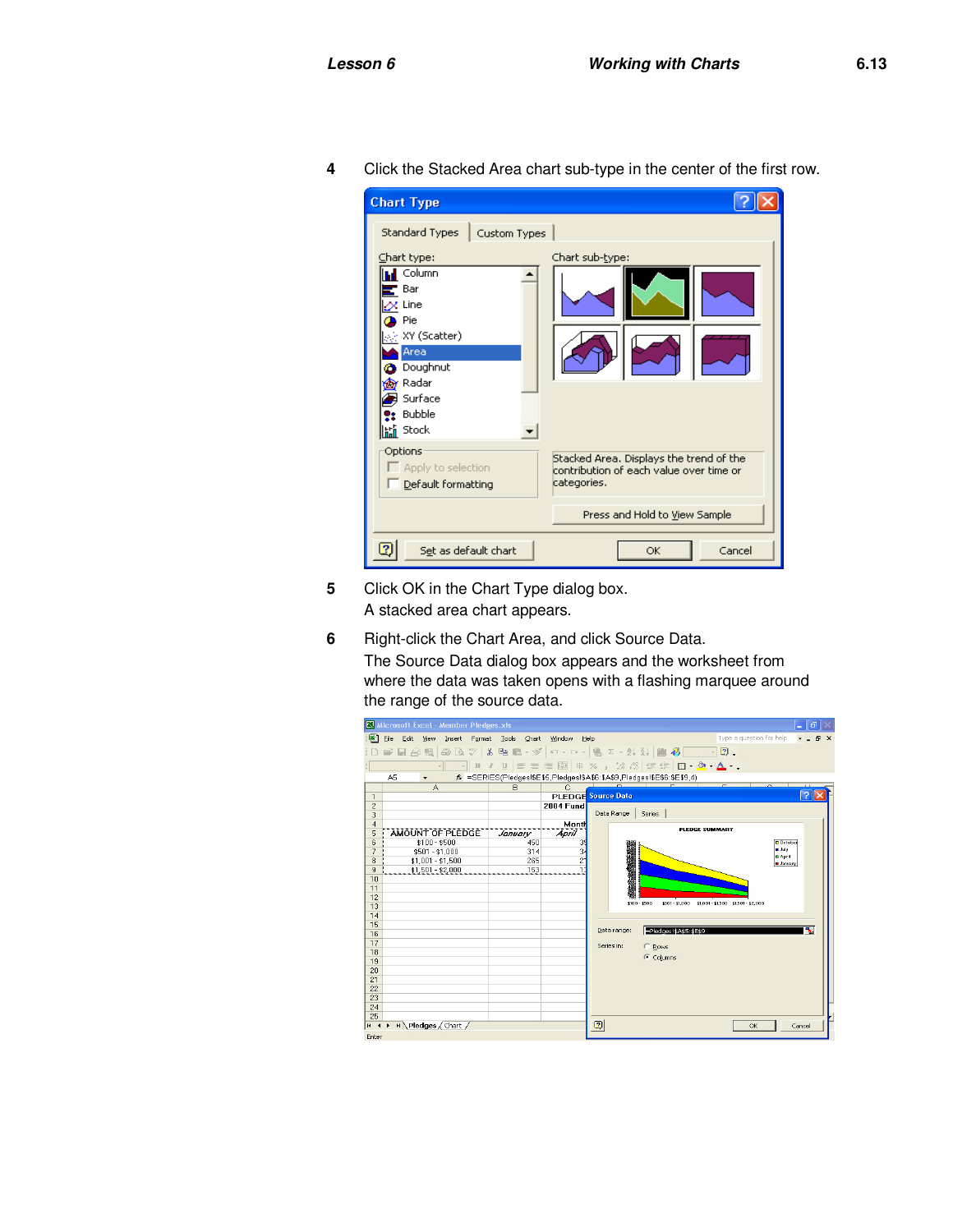**7** On the Data Range tab, click the Rows option, and click OK. The updated chart appears.



- You might need to move the Source Data – Data Range dialog box in order to see the entire range of cells to be selected.
- **8** Right-click the Chart Area, and click Source Data. The Source Data dialog box appears and the source data worksheet opens.
- **9** On the Data Range tab, in the Data Range box, click the Collapse Dialog button.
- **10** Select A5:F9, and click the Expand Dialog button in the Source Data – Data Range dialog box.
- **11** In the Source Data box, click OK. The chart appears with the added data.
- **12** Save and close the workbook.

#### Updating Data and Formatting the Axes

Typically, the data stored in Excel worksheets requires periodic updating. If you change source data, the corresponding chart updates automatically.

At Adventure Works, the sales manager learns that the new marketing campaigns are expected to increase restaurant revenues by 50% and spa revenues by 60%. When he enters the new figures on the Sales Projections sheet, the Five-Year Revenue Projection chart changes to reflect the new data.

As data values change, you might need to change various aspects of the axes in a chart. Using Scale options, you can format the **Value axis** (Y axis) to display a meaningful range of values for your data. Scale options for the **Category axis** allow you to control the display of category labels.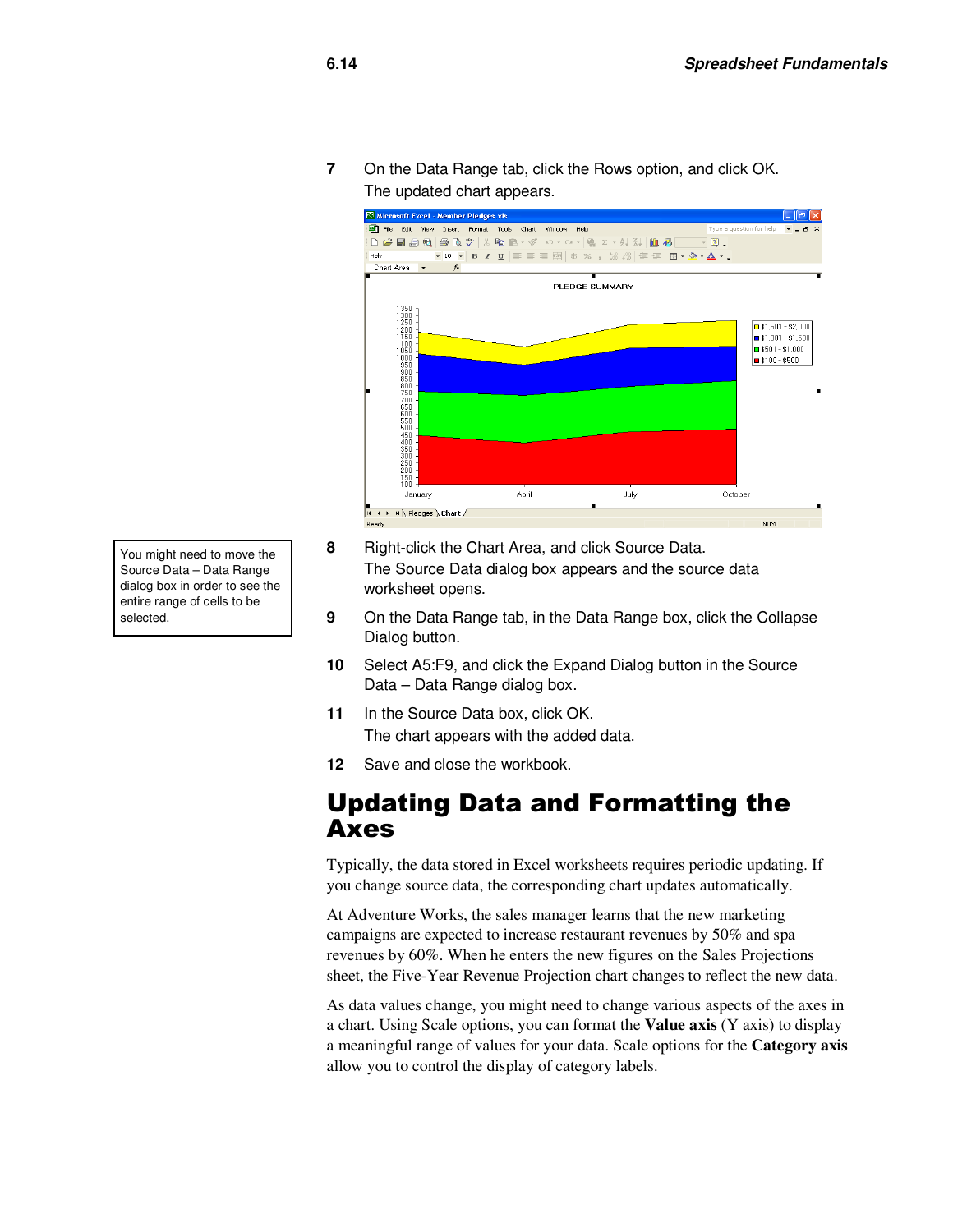For example, the sales manager can set the minimum and maximum dollar values displayed on the Expected Annual Sales chart to be sure that the new values are properly represented.

In this exercise, you update the source data for a chart and format the axes.

- **1** Open the Five Year Sales.xls workbook.
- **2** Switch to the Sales Projections sheet and type the following values.

| Cell  | B4  |     | D4  | E4  | $E\Delta$ |
|-------|-----|-----|-----|-----|-----------|
| Value | 122 | 126 | 141 | 142 | 146       |

| Cell  | B6  | C6  | D6  | E6  | F6  |
|-------|-----|-----|-----|-----|-----|
| Value | 308 | 312 | 311 | 299 | 303 |

The chart updates to reflect the new values.



**3** Right-click the Value axis, and click Format Axis. The Format Axis dialog box appears.

| <b>Format Axis</b>                                                                                                                           |                                                                                                                                                                                                                           |
|----------------------------------------------------------------------------------------------------------------------------------------------|---------------------------------------------------------------------------------------------------------------------------------------------------------------------------------------------------------------------------|
| $ $ Patterns $ $<br>Scale<br>Font<br><b>Lines</b><br>C Automatic<br>C None<br>C Custom<br>Style:<br>Color:<br>Automatic<br>Weight:<br>Sample | Number   Alignment<br>Major tick mark type:<br>C None C Outside<br>C Inside C Cross<br>Mino <u>r</u> tick mark type:<br>C None C Outside<br>C Inside C Cross<br>Tick mark labels<br>C None C High<br>C Low C Next to axis |
|                                                                                                                                              | Cancel<br>OK.                                                                                                                                                                                                             |

The Y axis is the Value axis, and the X axis is the Category axis.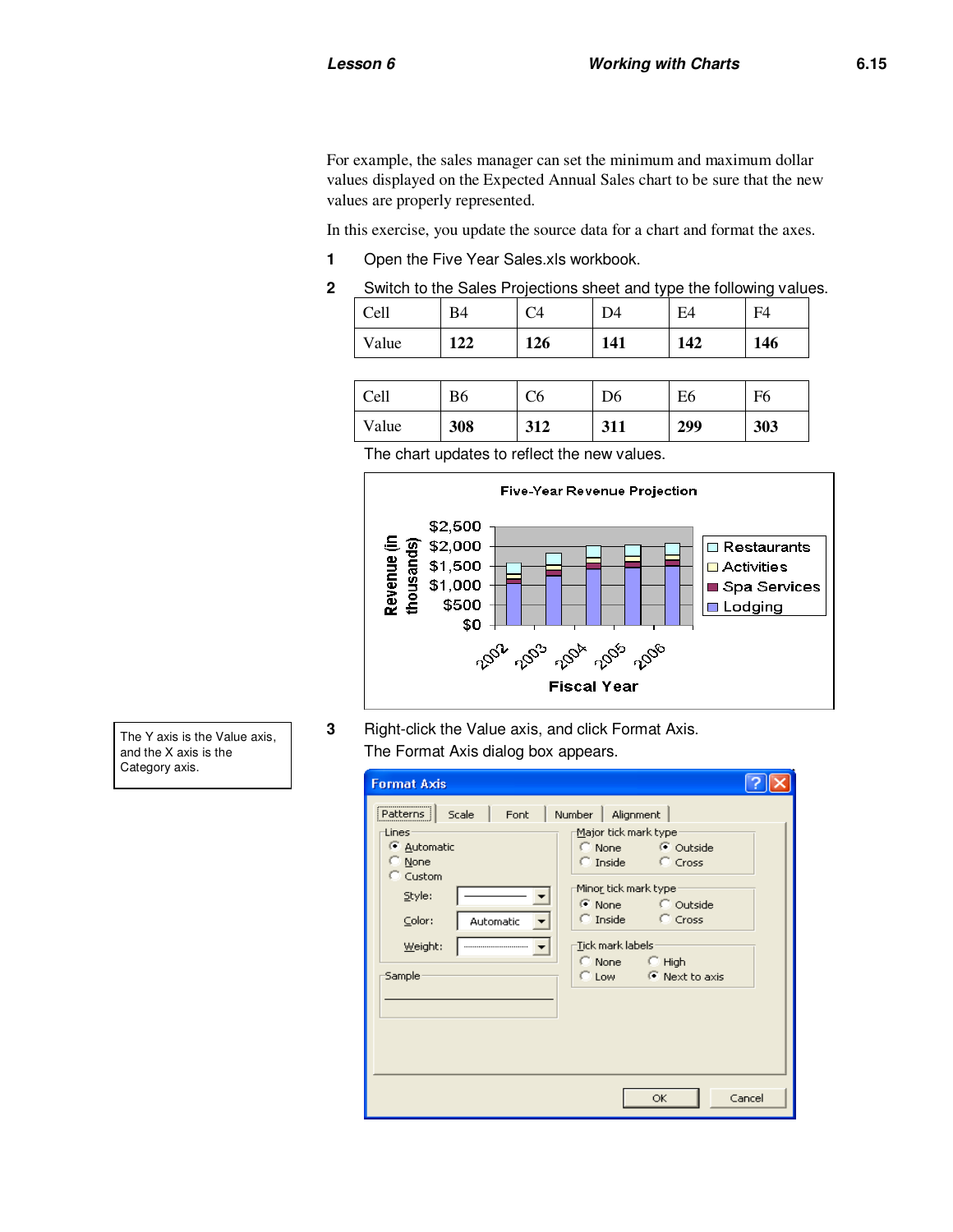- **4** On the Scale tab, in the Minimum box, type **500**.
- **5** In the Maximum box, type **2100**, and click OK. The chart appears with the updated axis.



Keep this file open for the next exercise.

#### Adding Gridlines and Arrows

Horizontal and vertical gridlines can help identify the value of each data marker in a chart. Arrows can be used to highlight a particular data marker or call attention to certain information in a chart.

You can add gridlines to correspond with values on one or both axes in a chart. Major gridlines display at each primary category or scale value. Minor gridlines display at each intermediate category or scale value. You add gridlines using the Chart Options dialog box.

Using the Drawing toolbar, you can add picture objects, such as lines or arrows, to your chart. A well placed arrow clearly indicates the most important piece of data in your chart.

You can also add a picture to the worksheet by clicking Picture on the Insert menu. This will display a submenu that lists several sources from which you can choose to add a picture including an existing file or clip art.

Once you've added a graphic element (picture, clip art, arrow, line, etc.) to your worksheet, you can change the graphic's location on the worksheet by dragging it to the desired location. You can change the graphic's size by right-clicking the picture and choosing Format Picture from the shortcut menu that appears. You can also resize a graphic by clicking the picture and then dragging one of the handles that appears on the graphic. However, using the Format Picture dialog box ensures that the aspect ratio (the relationship between the picture's height and width) doesn't change.

The sales manager would like to draw attention to the effects of the new marketing campaigns. Adding gridlines will more clearly define the impact of the new revenue levels. An arrow emphasizes the largest change in revenue.

The Auto check box clears when you change the default values in the Minimum and Maximum boxes. To use the default value, simply select the Auto check box to restore that value.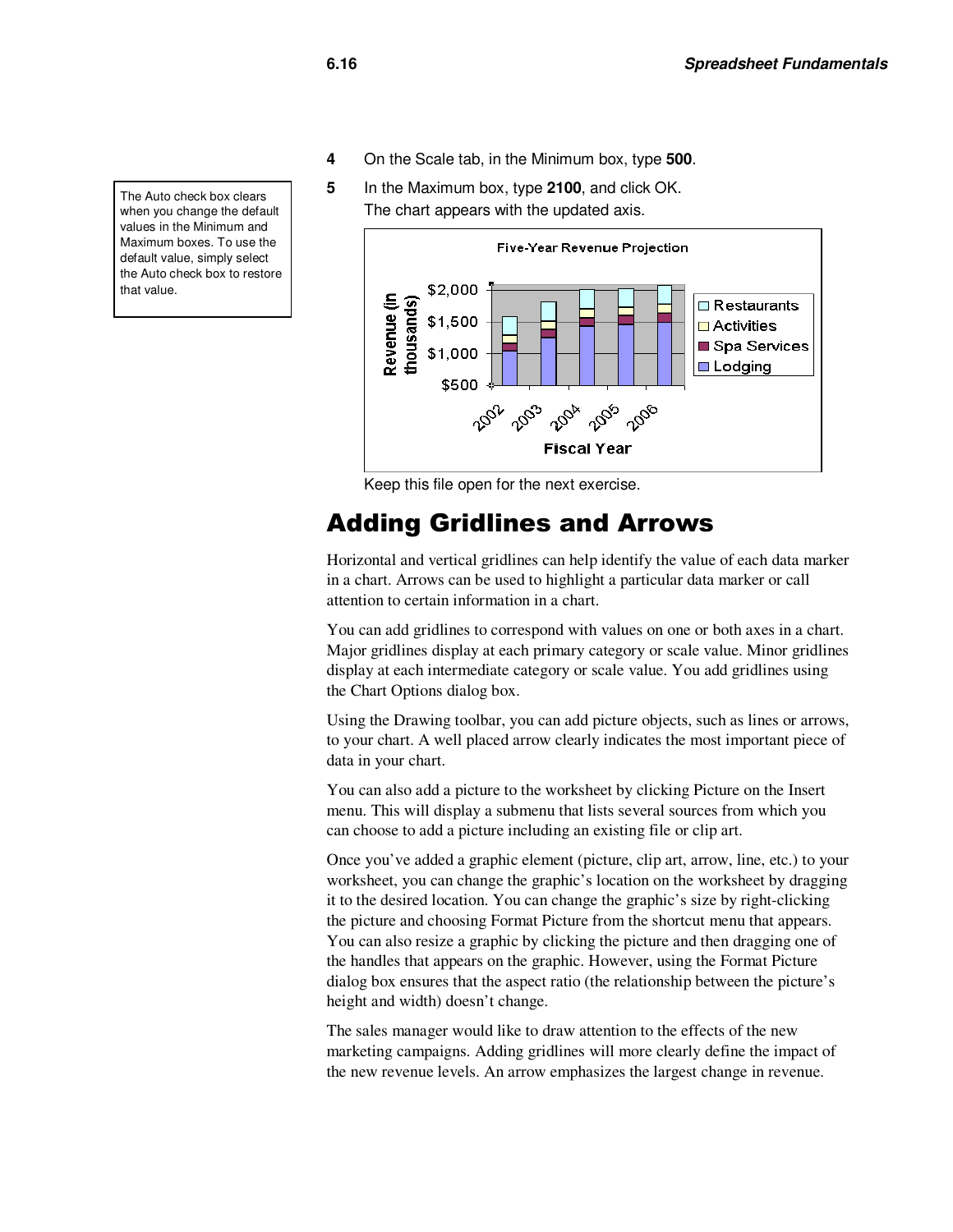In this exercise, you add gridlines to the chart and add, move, and remove an arrow.

- **1** Right-click the Chart Area, and click Chart Options. The Chart Options dialog box appears.
- **2** In the Value (Y) axis section on the Gridlines tab, select the Minor gridlines check box, and click OK.

The chart appears with major and minor horizontal gridlines.



- **3** Click the Drawing button on the Standard toolbar. The Drawing toolbar appears.
- **4** Click the Arrow button. Click a blank area of the chart, drag the mouse pointer to the top of the tallest column on the chart, and then click away from the chart.

An arrow appears on the chart.



## important

When you select a chart or any element of a chart that contains picture objects, the chart will move to the front, causing the picture objects to seemingly disappear. To bring the picture objects back to the front, simply click outside of (deselect) the chart and any of its elements.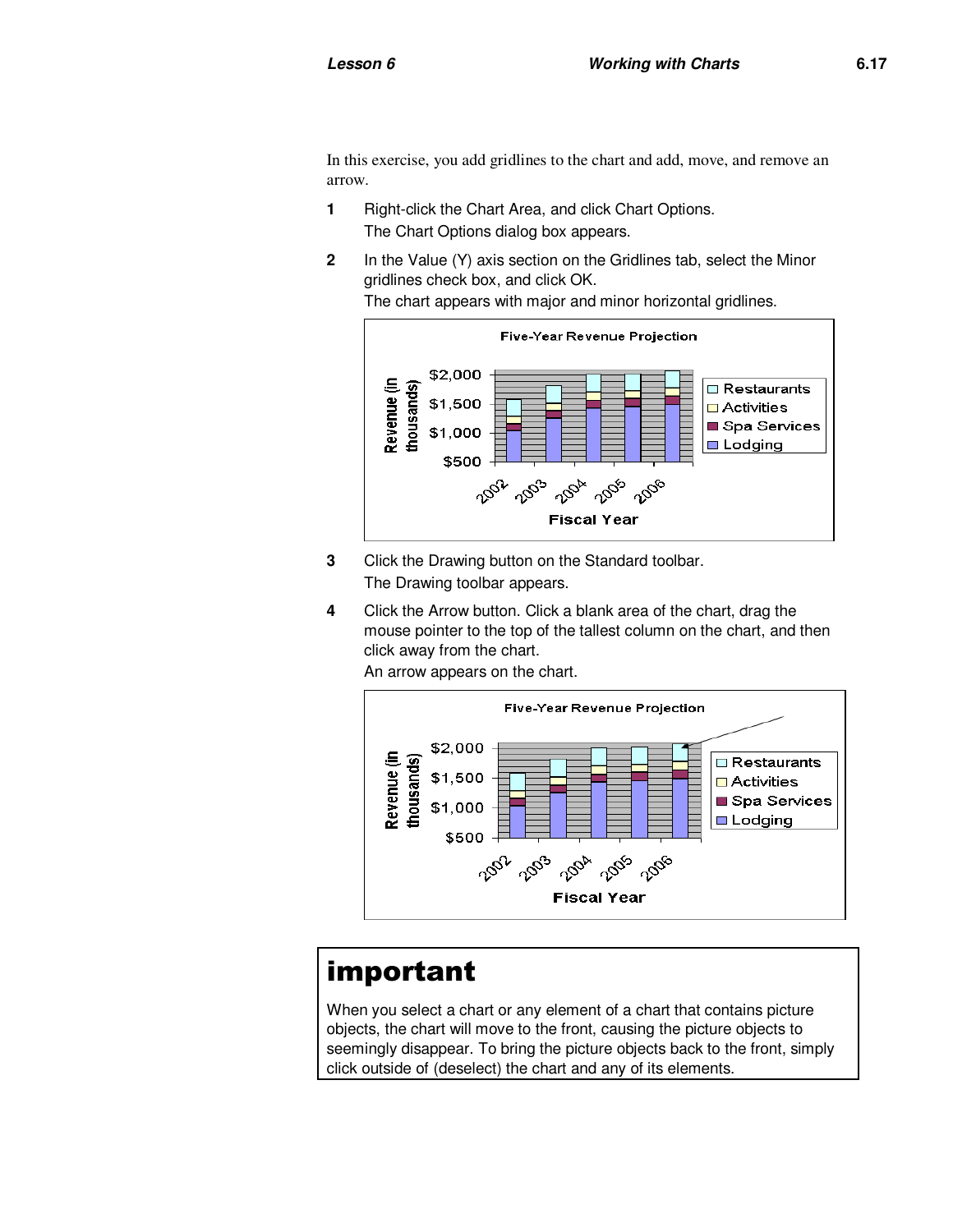- **5** Click the arrow to select it and drag the arrow so it points to the top of the center column on the chart.
- **6** On the Drawing toolbar, click the Text Box button.
- **7** Click a blank area of the chart at the tail of the arrow, and drag to draw a rectangular text box.
- **8** In the text box, type **Largest Projected Increase!** The text appears in the text box.



- **9** On the Standard toolbar, click the Drawing button. The Drawing toolbar disappears.
- **10** Save the workbook.

Keep this file open for the next exercise.

### Previewing and Printing Charts

You can preview and print Excel charts in the same way that you preview and print worksheets. Whether the chart is embedded or on a chart sheet, the Print Preview command displays the chart just as it will be printed, allowing you to verify the appearance and layout of your chart before printing.

Page Setup and Print commands appear as buttons across the top of the Print Preview window. The current page number and total number of pages appear in the bottom-left corner of the window. To zoom in or out, click the previewed page. To close the Preview window, click the Close button.

When you're ready to print, you can decide to print the entire workbook, a single sheet in a workbook, a selected range of data, or a selected chart. If your chart appears as an object in a worksheet and you want to print a selected range of data, be sure to select the cells that include your chart. If your chart appears as an object in a worksheet and you want to print only the chart, select the chart before choosing the Print command. If your chart is on a chart sheet, simply go to the chart sheet and choose the Print command.

If the text box isn't big enough, you can drag the resize handles to increase its size.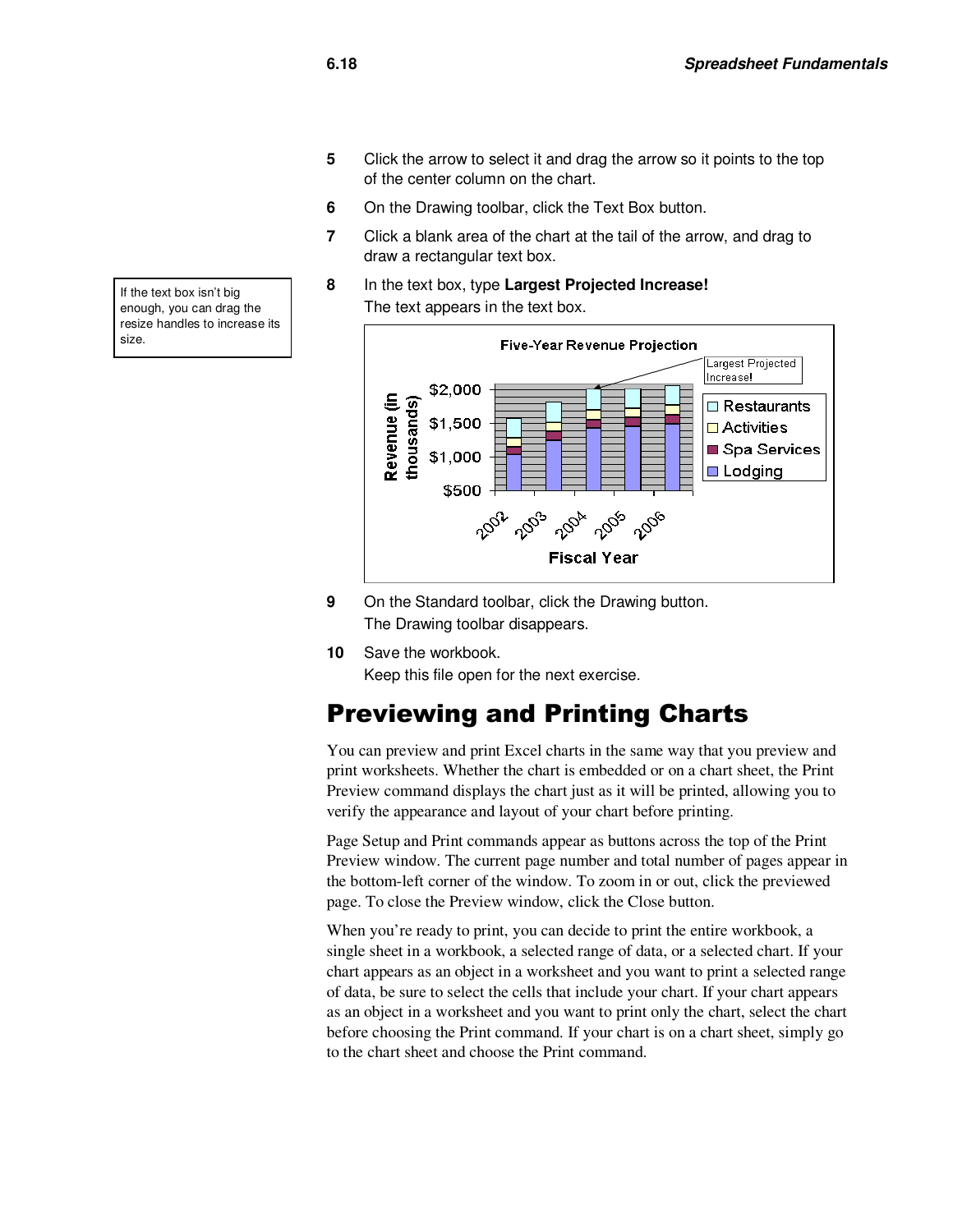## important

You must have a printer to complete the following exercise.

In this exercise, you preview and print charts.

- **1** Click a blank area of the Sales Projections worksheet, and click the Print Preview button on the Standard toolbar. The worksheet and embedded chart appear in the Preview window.
- **2** Click the Print button on the Preview toolbar. The Print dialog box appears, and the Preview window closes.
- **3** Review your print settings, and click OK to print the chart.
- **4** Click a blank area of the chart, and then click the Print Preview button.

Only the chart appears in the Preview window.

- **5** Click the Close button.
- **6** With the chart still selected, on the File menu, click Print.
- **7** Review your print settings, and click OK to print the chart.

## Lesson Wrap-Up

In this lesson, you learned how to use the ChartWizard to create charts. You also learned how to move, resize, edit, format, and delete charts and chart elements. Finally, you learned how to organize and update chart data, customize charts with picture objects, and preview and print charts.

If you are continuing to other lessons:

■ Save and close all open workbooks.

If you are not continuing to other lessons:

- **1** Save and close all open workbooks.
- **2** Click the Close button in the top-right corner of the Excel window.

### Quick Quiz

- **1** What are five types of charts you can create with the Chart Wizard?
- **2** How do you move a chart in a worksheet?
- **3** How do you move individual elements within a chart?
- **4** How can you format an axis of a chart?
- **5** How can you change the title of a chart?
- **6** How can you change the type of a chart?